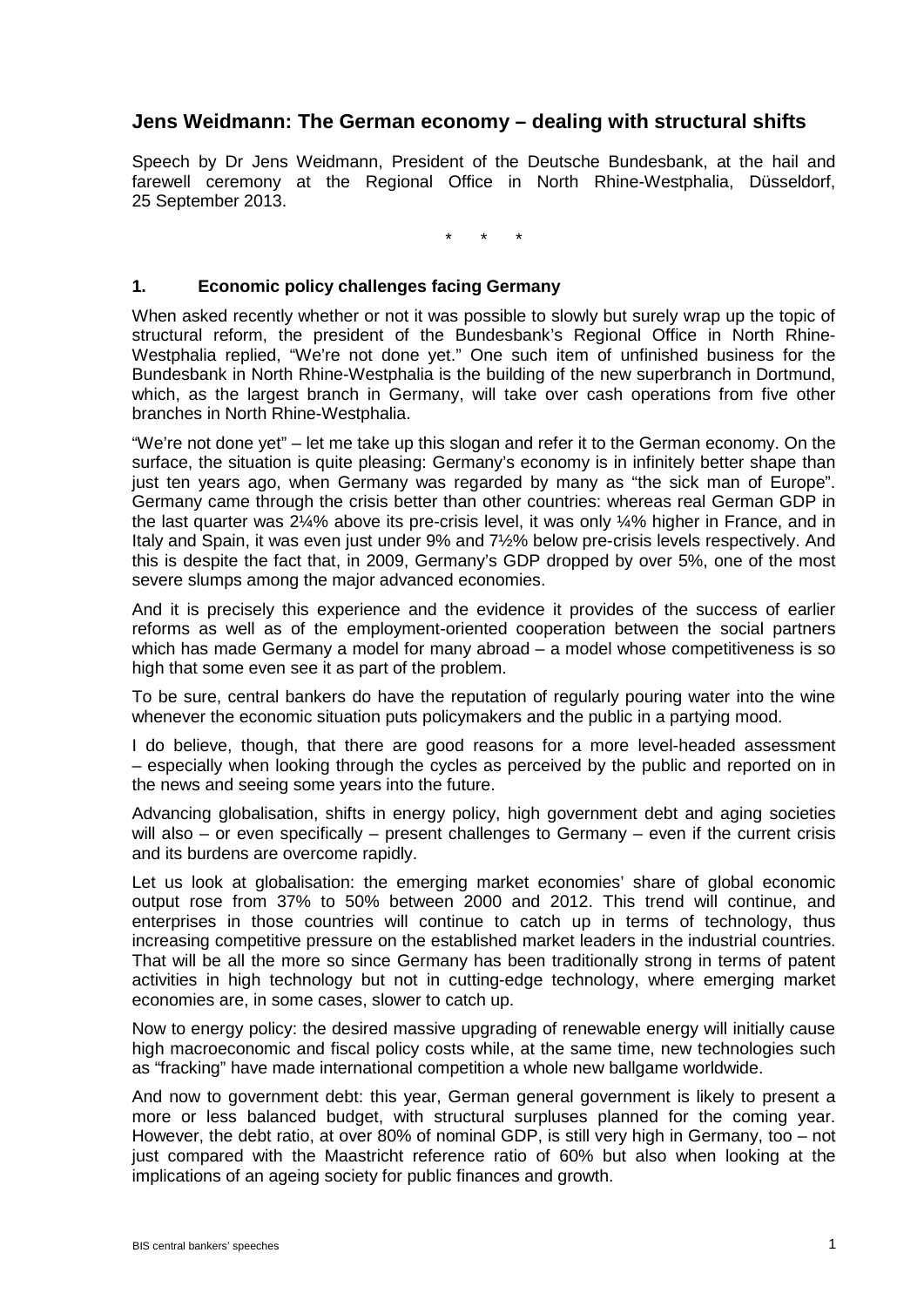According to estimates by the OECD in its report entitled "Looking to 2060", Germany will show the second slowest growth of all 42 countries in the study by 2030, followed by the slowest growth up to 2060 – mainly owing to demographic trends. Per-capita growth is looking somewhat better because of the falling population; however, here too, Germany is mired in mediocrity by European standards, according to the OECD.

Not accounting for migration, there will already be one and a half million people fewer on the labour market in 2020. This is a decline of 2.5%. Such a decline would reduce annual potential growth by nearly 0.3 percentage points, causing potential losses to accumulate over time. In 2020, economic output will thus be nearly €70 billion lower than if this demographic effect had never occurred.

That is the problem facing us. However, if we set the right wheels in motion, we can master these challenges. And this is not only in the interests of Germany, but also in the interests of the Bundesbank and European monetary policy – and that is why I am discussing this topic as President of the Bundesbank.

Germany is the anchor of stability in the euro area, without which many of the efforts to stabilise the euro area would have no credibility. Germany is campaigning for stabilityoriented fiscal and economic policy. The strength of its voice also rests on the strength of its economy. It is in the interest of stability-oriented monetary policy for euro-area fiscal policymakers to be in a position to fulfil their responsibility to the euro. We must also not permit the build-up of any new macroeconomic imbalances which could sow the seeds of the next crisis.

To achieve this, the ability to adjust and innovate has to be improved; sustainable government finances and social security systems have to be secured on a long-term basis; and, in order to reverse the age-related growth slowdown, additional growth forces have to be mobilised – both regarding the labour potential and also regarding public and private capital stock and productivity growth.

There are ultimately numerous starting points in order to achieve those objectives. I wish to proceed by picking out four areas where I see a particular need for action: labour markets and immigration, education and infrastructure, reforms to federal financial relationships, and corporate taxation: more specifically, differences in the tax treatment of investment depending on the method of financing and the legal form. I am well aware that I am only scratching the surface of these topics and omitting other important areas entirely – such as the energy U-turn or financial market regulation.

#### *1.1. Labour markets and immigration*

I have just outlined how demographic trends will place a burden on future growth. There are two ways to combat this – by increasing the labour force or by increasing productivity.

Let me begin by going into detail on how labour market policy measures or a targeted immigration policy could be used to halt the decline in the labour force. Demographic trends will tend to lead increasingly to shortages of skilled labour. However, this development was halted briefly because labour force participation has grown strongly and more and more people have immigrated to Germany in the past few years to work here.

This is the path for the future. There are labour force reserves, particularly among women and the elderly. A further expansion of childcare and care for the elderly could improve options for women to take up or increase their paid employment. The system of taxes and transfers can also get in the way of higher labour force participation. On the other hand, the increase in labour force participation among older workers following the elimination of early retirement shows the potential impact of targeted reforms.

The discussion that is still ongoing in some quarters – about raising the retirement age to 67 – also shows how politically charged the matter is. Measures to make employment more attractive to women are no less charged: the childcare supplement, splitting income taxation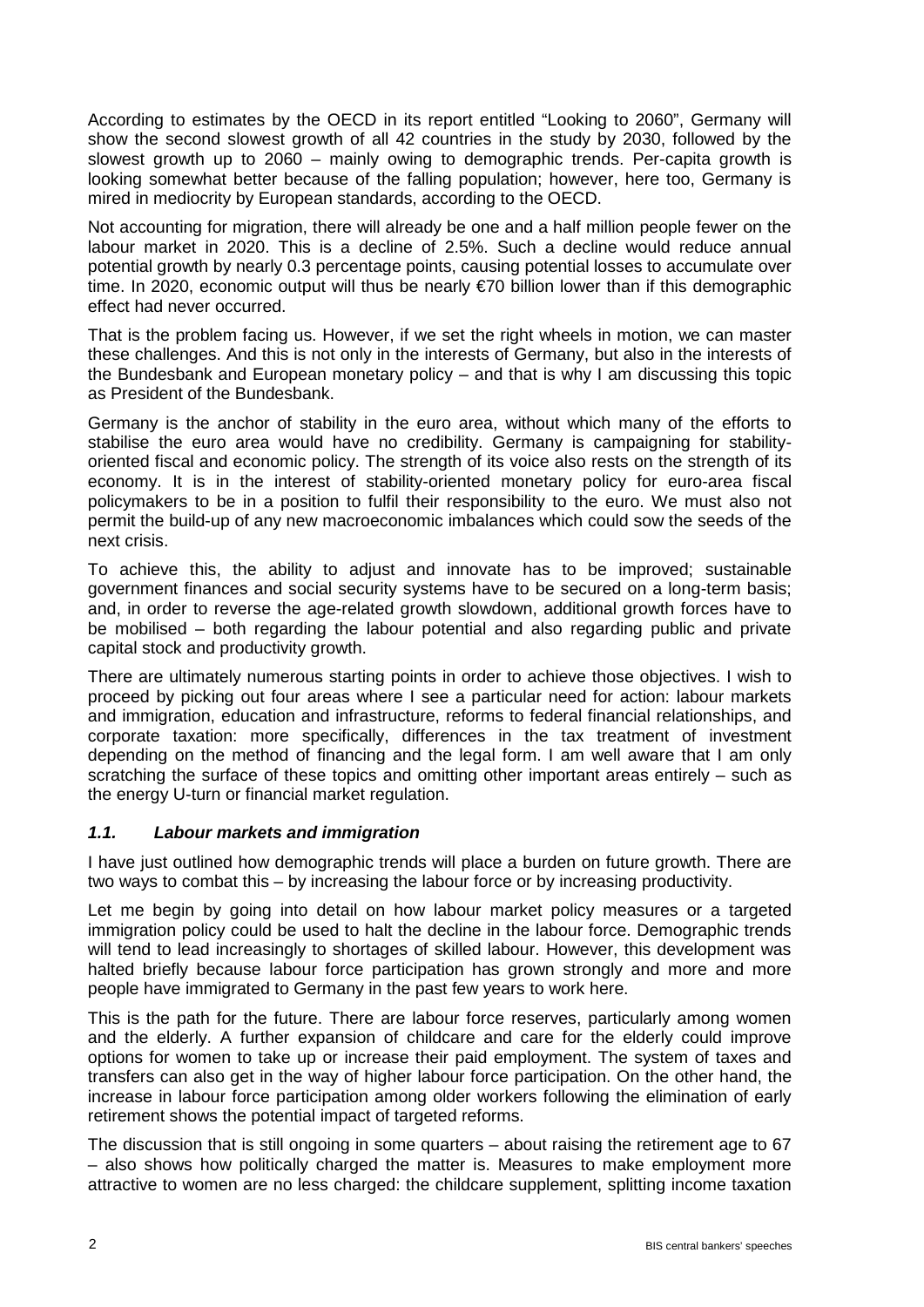between couples and non-contributory inclusion in statutory health insurance and long-term care insurance cover mean that having a job is less worthwhile. On the other hand, separate political objectives are being pursued by means of these instruments, which have to be weighed against the foregoing.

Only policymakers can strike this balance. However, my point is to remind people that these measures make it less attractive to take on paid employment and thus can cost us macroeconomic growth. This price has to be borne in mind.

Whatever decision is made by policymakers and society at large, simply making family life and work life more compatible is not enough to maintain or even improve the standard of living in an ageing society.

An important step towards stabilising labour force participation is the raising of the retirement age to 67, which I mentioned earlier. Compared to a pension age of 65, this will mean that 2.7 million more people will be of working age in 2030. Calls to reverse this reform therefore worry me. It is a fact that we cannot do without the expertise of older members of the workforce. We therefore have to go to even greater lengths to integrate them more tightly into the economic process.

The fact that employment in Germany has reached a new all-time high is due not only to greater labour force participation but also to immigration. A systematic approach to attract skilled labour from abroad, whose expertise is needed here, would represent a major contribution to helping cushion the impact of an ageing society on the labour market.

Yet it is just as important not to surrender any of the progress that has already been achieved on the labour market. This applies, for instance, to the current debate on the wider application of minimum wages. The academic literature is quite divided on whether a minimum wage will increase unemployment, especially as the answer to that question will depend decisively on the size of the wage and the rest of the framework, such as the social safety net for unemployment or job protection.

However, even if a minimum wage does not affect unemployment directly, it may still have a negative impact on employment trends There is a risk that enterprises will take on fewer new staff in periods of economic upturn.<sup>1</sup> That primarily affects those sections of the labour market that a minimum wage would actually be intended to help. It will worsen the opportunities for low-skilled workers and the long-term unemployed to find work and will make it more difficult for those who do not yet have strongly-developed professional skills to obtain access to the labour market.

In order to improve the opportunities of low-skilled workers and the long-term employed, there is another, more promising path. The goal must be to reduce the gap between wellprotected regular jobs subject to social security contributions and other types of employment and to channel the demand for labour more towards jobs subject to social security contributions than before.

In principle, the role played by special forms of employment such as temporary employment in a functioning labour market which "breathes" over the business cycle should not be underestimated. These forms enable rapid adjustments to be made on both the supply and the demand sides: job-seekers are given the chance to re-enter the ranks of the employed quickly, and enterprises can cope with peaks in orders in a flexible and low-cost manner.

Yet it is particularly the favourable treatment, particularly with regard to taxes and levies or to iob protection, which can make the transition to regular employment considerably more difficult. There is a similar problem in the rules for additional earnings alongside

-

See also Meer, J and West, J (2013), Effects of the minimum wage on employment dynamics, NBER Working Paper No 19262.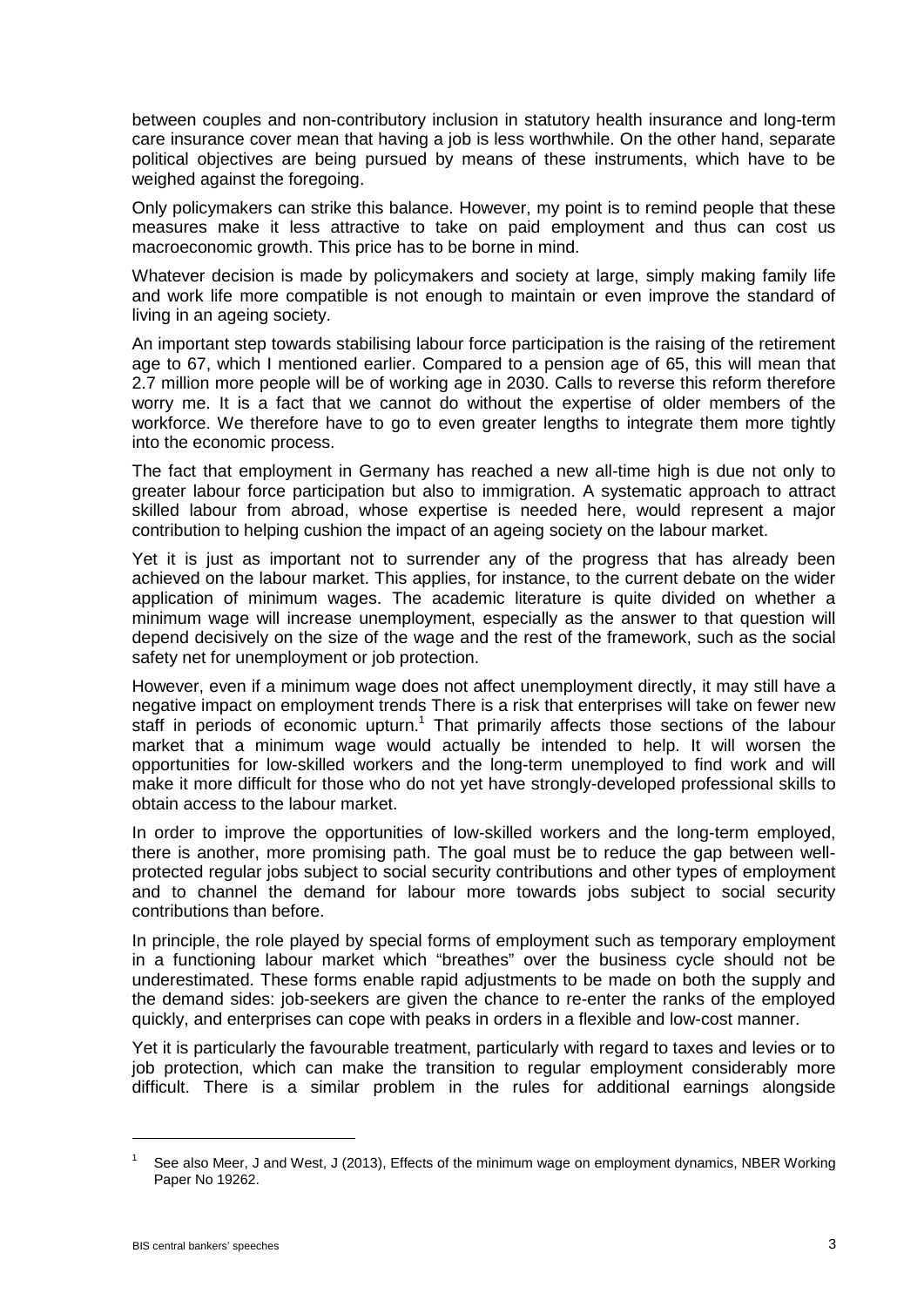unemployment benefit II which make it very unattractive for "income boosters" to segue from low-paid part-time work to regular jobs subject to social security contributions. It would therefore be a good idea to eliminate these distortions, for instance, along the lines of the proposal already put forward in 2006 by the German Council of Economic Experts.<sup>2</sup>

The previous flexibility-increasing measures taken both by policymakers and the social bargainers have made enterprises, in particular, more resilient to temporary slumps in demand, such as during the economic crisis – when it makes sense to retain experienced workers and their expertise.

That was surely a major contribution to enabling Germany to overcome the economic consequences of the financial crisis comparatively quickly. But the challenges that lie before us are about more then that: they are about the ability of the German economy to deal with structural shifts. They are about enabling workers from shrinking industries to migrate as smoothly as possible to new growth industries. However, this is possible only if the labour market is flexible in the mainstream and not just at the margins.

# *1.2. Education and infrastructure*

Only a well-functioning labour market can mitigate the economic burdens of demographic trends, too. However, if we want to not only slow down the decline in growth but even accelerate growth, more needs to be done.

When, in future, fewer workers will be at our disposal, it will be all the more important for them to be trained as well as possible. This will require an education system that meets high standards which are comparable across Germany and which will give children, youth and young adults the breathing room and the assistance necessary to develop their talents to the fullest.

Studies show that adolescent educational achievement in Germany is closely correlated with social background, which also impacts on subsequent chances of success in the labour market. Educational achievement is often decided, in particular, in pre-school education. It therefore makes sense to push support for infants and pre-school students more into the focus of public financing. I believe this focus is justifiable because academic education programmes often culminate in high-skilled and well-paid employment. This will enable those affected to foot a larger share of the costs of their own education.

However, education is just one element of public investment. An effective infrastructure is also decisive for economic development. Although international comparisons usually show that Germany has a good infrastructure on the whole, particularly in transport, the bird's-eye view for a closer look reveals regional gaps or shortages – which possibly contrast with overcapacity elsewhere.

Local governments are the main investors in fixed assets. Those that require a large volume of investment are not always able to raise the requisite financial resources. It is therefore necessary to strengthen the ability of hitherto particularly afflicted local governments to make investments.

In order to ensure prudent use of resources and to maximise the value added for society, new scope for spending should be used only after a thorough weighing-up of the costs and benefits and only to fill current gaps in a targeted manner. New spending projects should not be allowed to lead to an increase in government debt.

The demographic burdens on public budgets will soon grow sharply. Reducing the debt ratio is therefore a matter of urgency in order to combat this. After all, to quote German politician

-

<sup>2</sup> Arbeitslosengeld II reformieren: Ein zielgerichtetes Kombilohnmodell, Expertise im Auftrag des Bundesministers für Wirtschaft und Technologie, September 2006.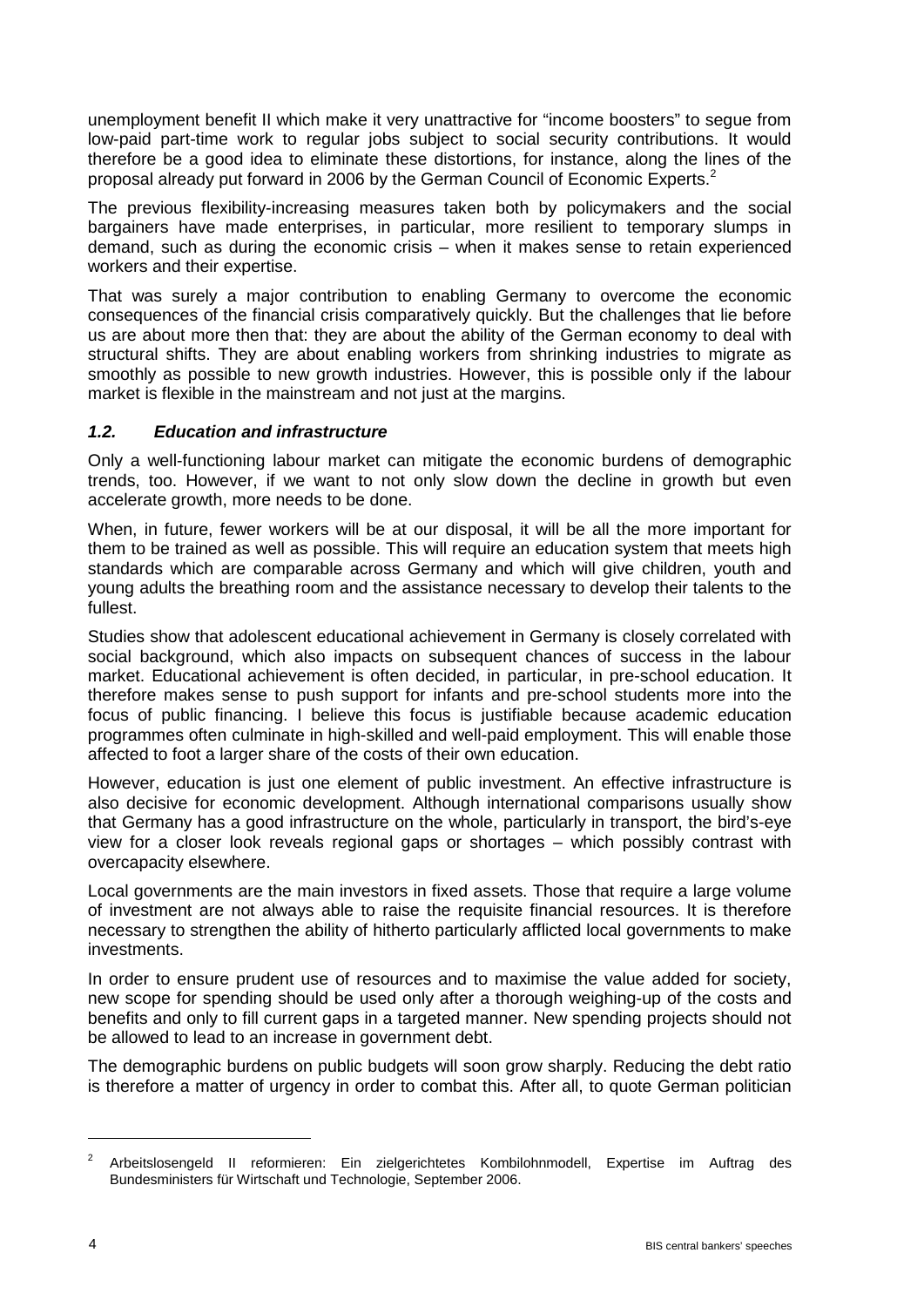Kurt Biedenkopf: "New debt is tantamount to issuing bills of exchange which my grandchildren will pay off." However, many tend to agree more with Groucho Marx, who is reputed to have asked himself, "Why should I care about posterity? What has posterity ever done for me?"

# *1.3. Reform of federal financial relationships*

Sound finances are important not only for central government but also for state governments. The debt brake will enter into force for the federal states, too, in 2020. The rules for the state government revenue-sharing scheme will also expire at the same time – at least if the motion by Hesse and Bavaria before the Federal Constitutional Court is struck down. Follow-up provisions will have to be adopted pursuant to the Basic Law.

The discussion about reforming the states' financial relationships is very complex. It should therefore begin early, especially in order to achieve genuine structural improvement and not to get stuck at questions purely relating to distribution, which are at the forefront of short-term reforms. What is important is the creation of better incentives to increase regional taxgenerating capacity, in terms of transferring less from additional tax receipts.

# *1.4. Equal taxation of debt and equity capital*

Targeted public investment in education and infrastructure can strengthen the forces of growth. In the area of private investment, the government's most important job is to set suitable framework conditions that minimise distortion. Here, too, there is room for improvement.

On the topic of corporate taxation, the focus is mostly on tax avoidance and the use of accounting options by multinational groups. I do believe this to be an important point. And it is clear that economic returns on entrepreneurial activity should be properly taxed. International cooperation is of central importance in order to avoid undesired evasion and distorting accounting options.

However, I do wish to bring to mind another aspect which has been on the agenda for quite a long time – in both academia and the policymaking world – for which a solution has not yet been found: differences in the taxation of investment depending on the type of funding and legal form.

This runs counter to the fundamental principle of like taxation of like economic quantities. Entrepreneurial decisions should be oriented to economic criteria irrespective of the enterprise's legal form and funding. Therefore, we need to work more on limiting the current tax treatment favouring debt financing over equity financing and thus, at the same time, encourage enterprises to strengthen their capital base.

Strengthening the capital base is, naturally, also a central theme in the banking sphere. Insufficiently capitalised banks, in a pinch, can be an even greater hazard than insufficiently capitalised enterprises since this can pose considerable risks to financial stability as a whole. This became painfully clear during the crisis. However, the task of ensuring that financial institutions' capital adequacy is primarily a regulatory task. Although progress has been made, much surely remains to be done.

#### **2. Conclusion**

Ladies and gentlemen, the euro crisis has drawn attention away from Germany and to other countries. Those who are currently thinking of Germany are not thinking of the sick man of Europe.

However, an economic advantage can dissipate very quickly. This has been demonstrated by the experience of current euro-area crisis countries such as Ireland and Spain, once hailed as model euro-area economies.